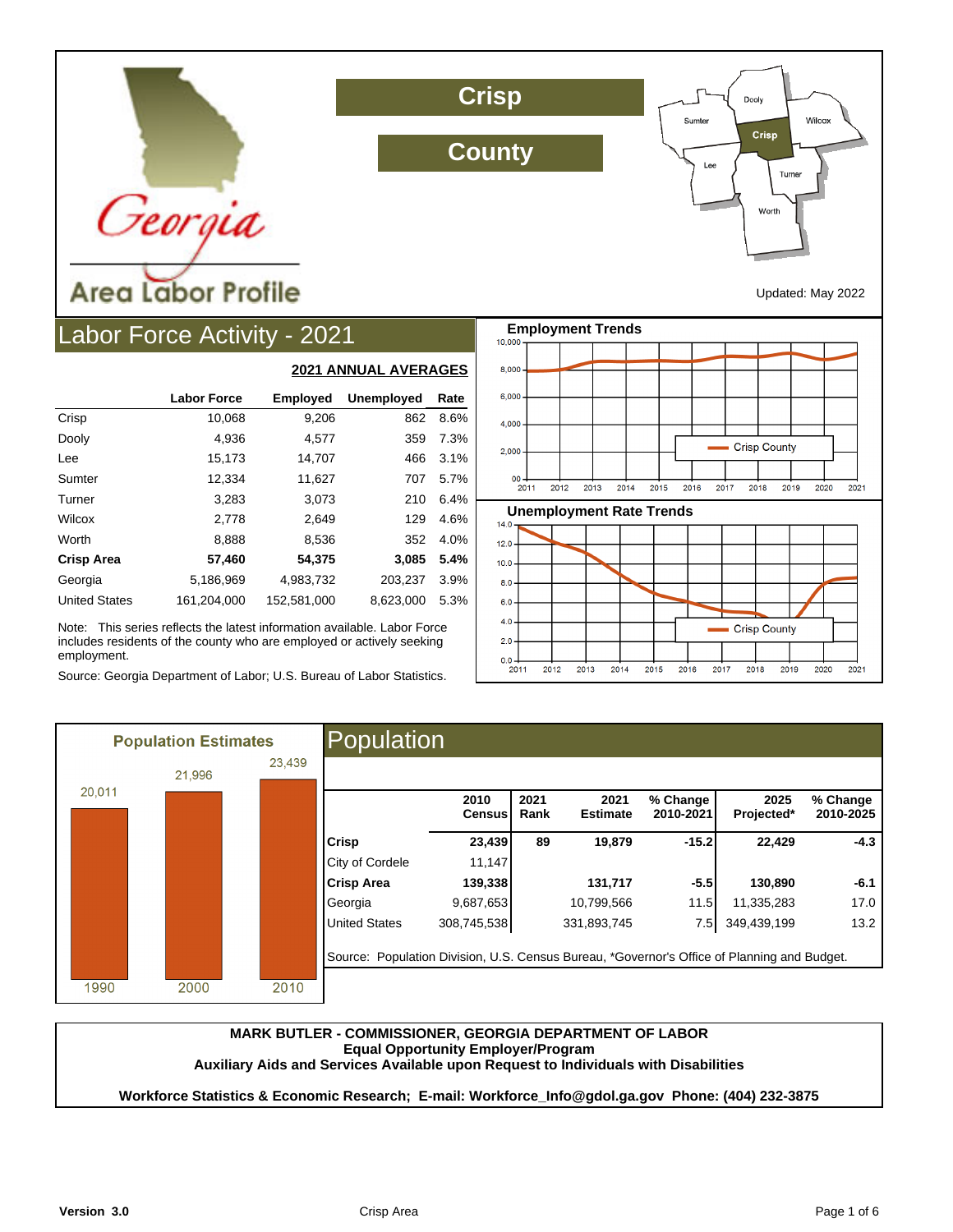## Industry Mix - 4th Quarter of 2021

|                                                                             | <b>Crisp</b>   |                   |                |               |                  |                     |                |               |
|-----------------------------------------------------------------------------|----------------|-------------------|----------------|---------------|------------------|---------------------|----------------|---------------|
|                                                                             | <b>NUMBER</b>  | <b>EMPLOYMENT</b> |                | <b>WEEKLY</b> | <b>NUMBER</b>    | <b>EMPLOYMENT</b>   |                | <b>WEEKLY</b> |
| <b>INDUSTRY</b>                                                             | OF FIRMS       | <b>NUMBER</b>     | <b>PERCENT</b> | <b>WAGE</b>   | OF FIRMS         | <b>NUMBER</b>       | <b>PERCENT</b> | <b>WAGE</b>   |
| <b>Goods-Producing</b>                                                      | 74             | 1,611             | 19.2           | 958           | 457              | 7,787               | 22.1           | 1,047         |
| Agriculture, Forestry, Fishing and Hunting                                  | 30             | 189               | 2.3            | 711           | 179              | 1,395               | 4.0            | 868           |
| Mining, Quarrying, and Oil and Gas<br>Extraction                            | 1              | $\star$           | $\star$        | $\star$       | 4                | $\star$             | $\star$        | $\star$       |
| Construction                                                                | 24             | 148               | 1.8            | 1,303         | 179              | 1,372               | 3.9            | 1,045         |
| Manufacturing                                                               | 19             | 1,271             | 15.2           | 955           | 95               | 4,848               | 13.8           | 1,095         |
| Food                                                                        | 1              |                   | $\star$        | $\star$       | 8                | $\star$             | $\star$        |               |
| <b>Wood Product</b>                                                         | 2              |                   | $\star$        | $\star$       | 11               | 761                 | 2.2            | 993           |
| Printing and Related Support Activities                                     | 1              |                   |                | $\star$       | $\overline{7}$   | 51                  | 0.1            | 545           |
| Chemical                                                                    | 2              | $\star$           | $\star$        | $\star$       | 5                | 284                 | 0.8            | 1,295         |
| Nonmetallic Mineral Product                                                 | 4              | 33                | 0.4            | 606           | 8                | 78                  | 0.2            | 833           |
| <b>Primary Metal</b>                                                        |                | $\star$           | $\star$        | $\star$       | 1                | $\star$             | $\star$        |               |
| <b>Fabricated Metal Product</b>                                             | 5              | 29                | 0.3            | 1,087         | 17               | 258                 | 0.7            | 900           |
| Machinery                                                                   | 2              | $\star$           | $\star$        | $\star$       | 8                | 460                 | 1.3            | 1,005         |
| <b>Transportation Equipment</b>                                             | 1              |                   | $\star$        | $\star$       | 7                | 478                 | 1.4            | 821           |
| Beverage and Tobacco Product                                                | 0              | 0                 | 0.0            | 0             | 1                | $\star$             | $\star$        | $\star$       |
| Apparel                                                                     | 0              | 0                 | 0.0            | 0             | 1                |                     |                |               |
| <b>Textile Product Mills</b>                                                | 0              | 0                 | 0.0            | 0             | 2                |                     |                |               |
| <b>Computer and Electronic Product</b>                                      | $\Omega$       | 0                 | 0.0            | 0             | $\overline{2}$   |                     |                |               |
| Electrical Equipment, Appliance, and<br>Component                           | 0              | 0                 | 0.0            | 0             | 2                |                     |                |               |
| Miscellaneous                                                               | 0              | $\mathbf 0$       | 0.0            | 0             | 3                |                     |                |               |
| <b>Furniture and Related Product</b>                                        | 0              | 0                 | 0.0            | 0             | 3                | 117                 | 0.3            | 572           |
| <b>Plastics and Rubber Products</b>                                         | 0              | $\Omega$          | 0.0            | 0             | 9                | 152                 | 0.4            | 980           |
| <b>Service-Providing</b>                                                    | 438            | 5,411             | 64.6           | 831           | 2,019            | 20,049              | 57.0           | 818           |
| <b>Utilities</b>                                                            | 1              |                   | $\star$        | $\star$       | 7                | 156                 | 0.4            | 1,560         |
| <b>Wholesale Trade</b>                                                      | 29             | 419               | 5.0            | 1,432         | 136              | 1,791               | 5.1            | 1,235         |
| <b>Retail Trade</b>                                                         | 113            | 1,375             | 16.4           | 711           | 466              | 4,617               | 13.1           | 662           |
| Transportation and Warehousing                                              | 24             | 267               | 3.2            | 1,096         | 88               | 1,280               | 3.6            | 934           |
| Information                                                                 | 3              | 15                | 0.2            | 737           | 19               | 104                 | 0.3            | 814           |
| Finance and Insurance                                                       | 35             | 131               | 1.6            | 1,025         | 156              | 734                 | 2.1            | 1,221         |
| Real Estate and Rental and Leasing                                          | 26             | 107               | 1.3            | 814           | 88               | 299                 | 0.8            | 771           |
| Professional, Scientific, and Technical<br>Services                         | 25             | 89                | 1.1            | 1,234         | 137              | 661                 | 1.9            | 1,050         |
| Management of Companies and<br>Enterprises                                  | $\overline{2}$ |                   |                | $\star$       | 6                | 119                 | 0.3            | 981           |
| Administrative and Support and Waste<br>Management and Remediation Services | 27             | 379               | 4.5            | 602           | 133              | 2,231               | 6.3            | 721           |
| <b>Educational Services</b>                                                 | 3              |                   |                | $\star$       | 10               | 267                 | 0.8            | 630           |
| Health Care and Social Assistance                                           | 64             | 1,373             | 16.4           | 1,107         | 229              | 3,985               | 11.3           | 1,037         |
| Arts, Entertainment, and Recreation                                         | $\mathbf{1}$   |                   | $\star$        | $\star$       | 17               | 100                 | 0.3            | 338           |
| Accommodation and Food Services                                             | 54             | 1,033             | 12.3           | 359           | 197              | 2,932               | 8.3            | 372           |
| Other Services (except Public<br>Administration)                            | 31             | 145               | 1.7            | 825           | 164              | 649                 | 1.8            | 802           |
| Unclassified - industry not assigned                                        | 40             | 28                | 0.3            | 577           | 166              | 123                 | 0.3            | 982           |
| <b>Total - Private Sector</b>                                               | 552            | 7,050             | 84.2           | 859           | 2,476            | 27,836              | 79.1           | 882           |
| <b>Total - Government</b>                                                   | 46             | 1,323             | 15.8           | 888           | 249              | 7,371               | 20.9           | 853           |
| <b>Federal Government</b>                                                   | 7              | 44                | 0.5            | 1,338         | 48               | 337                 | 1.0            | 1,372         |
| <b>State Government</b>                                                     | 22             | 185               | 2.2            | 745           | 106              | 1,576               | 4.5            | 818           |
| <b>Local Government</b>                                                     | 17             | 1,094             | 13.1           | 894           | 95               | 5,458               | 15.5           | 831           |
| <b>ALL INDUSTRIES</b><br>ALL INDUSTRIES - Georgia                           | 598            | 8,372             | 100.0          | 864           | 2,725<br>351,397 | 35,206<br>4,607,081 | 100.0          | 876<br>1,294  |

Note: \*Denotes confidential data relating to individual employers and cannot be released. These data use the North American Industrial Classification System(NAICS) categories. Average weekly wage is derived by dividing gross payroll dollars paid to all employees - both hourly and salaried - by the average number of employees who had earnings; average earnings are then divided by the number of weeks in a reporting period to obtain weekly figures. Figures in other columns may not sum accurately due to rounding. All figures are 4th Quarter of 2021.

Source: Georgia Department of Labor. These data represent jobs that are covered by unemployment insurance laws.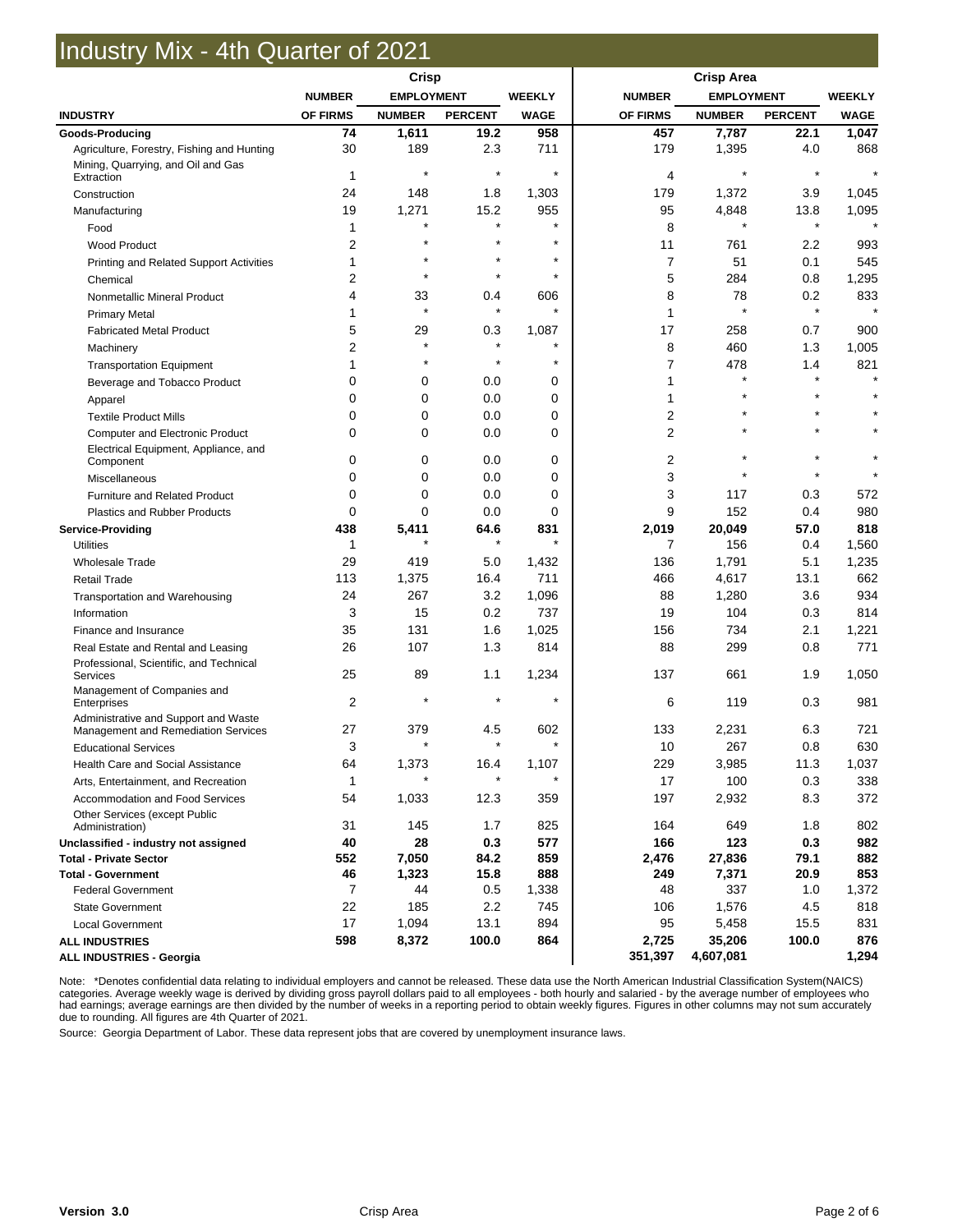### **Crisp Per Capita Income Crisp Industry Mix 2021**

Source: U.S. Bureau of Economic Analysis

## \$37,250 \$35,421 \$32,540 \$30,918 \$28,315 2016 2017 2019 2020 2018

**COUNTY**

Source: See Industry Mix data on Page 2.



## Top Ten Largest Employers - 2021\*

**Crisp** 

Air Evac EMS, Inc. Big Tex Trailer Manufacturing, Inc. Cordele Sash Door & Lumber Co Crisp Regional Hospital, Inc. Harris Waste Management Group, Inc. Helena Industries, Inc. Labor Finders Marvair, Inc. Norbord Georgia, LLC Walmart

\*Note: Represents employment covered by unemployment insurance excluding all government agencies except correctional institutions, state and local hospitals, state colleges and universities. Data shown for the Fourth Quarter of 2021. Employers are listed alphabetically by area, not by the number of employees.

Source: Georgia Department of Labor

### **Crisp Area**

|                                       | <b>COUNTY</b> |
|---------------------------------------|---------------|
| Big Tex Trailer Mfg, Inc.             | Crisp         |
| Cooper Lighting, LLC                  | Sumter        |
| Crisp Regional Hospital, Inc.         | Crisp         |
| <b>Employee Professionals</b>         | Lee           |
| Georgia Southwestern State University | Sumter        |
| Phoebe Sumter Medical Center, Inc.    | Sumter        |
| Thrift Savings Plan                   | Sumter        |
| Tyson Farms, Inc.                     | Dooly         |
| Walmart                               | Sumter        |
| Woodgrain Millwork, Inc.              | Lee           |

### **Crisp Area**

| <b>Crisp Area</b>     |                |        |        | PERCENT DISTRIBUTION BY AGE |        |        |
|-----------------------|----------------|--------|--------|-----------------------------|--------|--------|
|                       | <b>PERCENT</b> |        |        |                             |        |        |
|                       | OF TOTAL       | 18-24  | 25-34  | $35 - 44$                   | 45-64  | $65+$  |
| Elementary            | 7.8%           | 3.7%   | 3.2%   | 2.8%                        | 7.5%   | 22.0%  |
| Some High School      | 17.9%          | 27.4%  | 18.1%  | 15.1%                       | 15.5%  | 18.1%  |
| High School Grad/GED  | 36.2%          | 35.3%  | 32.9%  | 39.3%                       | 37.5%  | 33.7%  |
| Some College          | 20.1%          | 27.5%  | 22.7%  | 22.1%                       | 19.0%  | 11.7%  |
| College Grad 2 Yr     | 5.5%           | 3.7%   | 7.5%   | 7.7%                        | 5.2%   | 3.2%   |
| College Grad 4 Yr     | 7.5%           | 2.4%   | 10.7%  | 8.1%                        | 8.3%   | 6.4%   |
| Post Graduate Studies | 5.0%           | 0.0%   | 4.9%   | 4.9%                        | 7.1%   | 4.9%   |
| Totals                | 100.0%         | 100.0% | 100.0% | 100.0%                      | 100.0% | 100.0% |

Note: Totals are based on the portion of the labor force between ages 18 - 65+. Some College category represents workers with some college with no degree less than two years.

Source: U.S. Census Bureau - 2010 Decennial Census.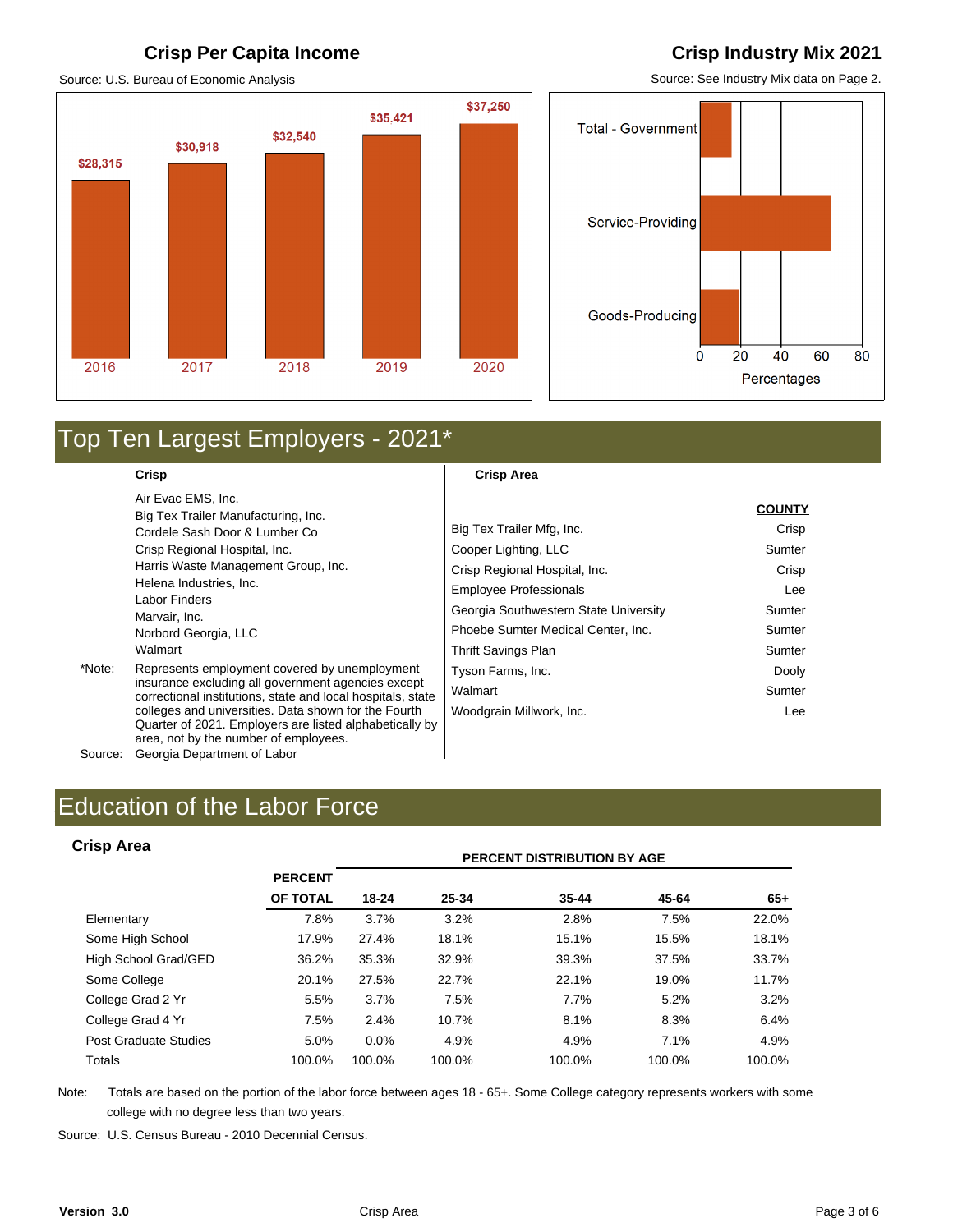# High School Graduates - 2021

|                   | <b>PUBLIC</b><br><b>SCHOOLS</b> | <b>PRIVATE</b><br><b>SCHOOLS*</b> | <b>TOTAL</b> |
|-------------------|---------------------------------|-----------------------------------|--------------|
| Crisp             | 228                             | --                                | 228          |
| Dooly             | 88                              | --                                | 88           |
| Lee               | 418                             | --                                | 418          |
| Sumter            | 197                             | $\overline{\phantom{m}}$          | 197          |
| Turner            | 81                              | --                                | 81           |
| Wilcox            | 82                              | --                                | 82           |
| Worth             | 175                             | --                                | 175          |
| <b>Crisp Area</b> | 1,269                           | --                                | 1,269        |



Note: Public schools include city as well as county schools systems.

\* Private schools data is not available for 2021 from Georgia Independent School Association.

Source: The Governor's Office of Student Achievement of Georgia.

## Colleges and Universities

### **Crisp Area**

| Sumter                                                                              |                     |
|-------------------------------------------------------------------------------------|---------------------|
| Georgia Southwestern State University                                               | gsw.edu/main/       |
| South Georgia Technical College                                                     | www.southgatech.edu |
| Crisp                                                                               |                     |
| Darton College Cordele Center (Satellite campus of Darton College)                  | www.darton.edu      |
| Crisp County Center (Satellite campus of South Georgia Technical College)           | www.southgatech.edu |
| Wilcox                                                                              |                     |
| Wilcox Learning Center (Satellite campus of Wiregrass Georgia Technical<br>College) | www.wiregrass.edu   |

Note: The colleges and universities listed include public and private institutions. This list is updated periodically as information becomes available.

Source: Integrated Postsecondary Education Data System (IPEDS).

## Technical College Graduates - 2021\*

| <b>PROGRAMS</b>                                                       | <b>TOTAL GRADUATES</b> |      |                | <b>PERCENT CHANGE</b> |           |
|-----------------------------------------------------------------------|------------------------|------|----------------|-----------------------|-----------|
|                                                                       | 2019                   | 2020 | 2021           | 2019-2020             | 2020-2021 |
| Accounting Technology/Technician and Bookkeeping°                     | 42                     | 31   | 41             | $-26.2$               | 32.3      |
| Administrative Assistant and Secretarial Science, General             | 28                     | 29   | 33             | 3.6                   | 13.8      |
| Aircraft Powerplant Technology/Technician°                            | 17                     | 5    | 18             | $-70.6$               | 260.0     |
| Airframe Mechanics and Aircraft Maintenance<br>Technology/Technician° | 38                     | 37   | 34             | $-2.6$                | $-8.1$    |
| Allied Health and Medical Assisting Services, Other <sup>®</sup>      | 48                     | 16   | 4              | $-66.7$               | $-75.0$   |
| Autobody/Collision and Repair Technology/Technician°                  | 40                     | 20   | 37             | $-50.0$               | 85.0      |
| Automobile/Automotive Mechanics Technology/Technician°                | 99                     | 81   | 59             | $-18.2$               | $-27.2$   |
| Avionics Maintenance Technology/Technician°                           | 1                      | 6    | 1              | 500.0                 | $-83.3$   |
| Barbering/Barber°                                                     | 20                     | 37   | 43             | 85.0                  | 16.2      |
| Business Administration and Management, General <sup>®</sup>          | 20                     | 12   | $\overline{7}$ | $-40.0$               | $-41.7$   |
| CAD/CADD Drafting and/or Design Technology/Technician°                | 20                     | 11   | 11             | $-45.0$               | 0.0       |
| Child Care Provider/Assistant <sup>o</sup>                            | 79                     | 54   | 91             | $-31.6$               | 68.5      |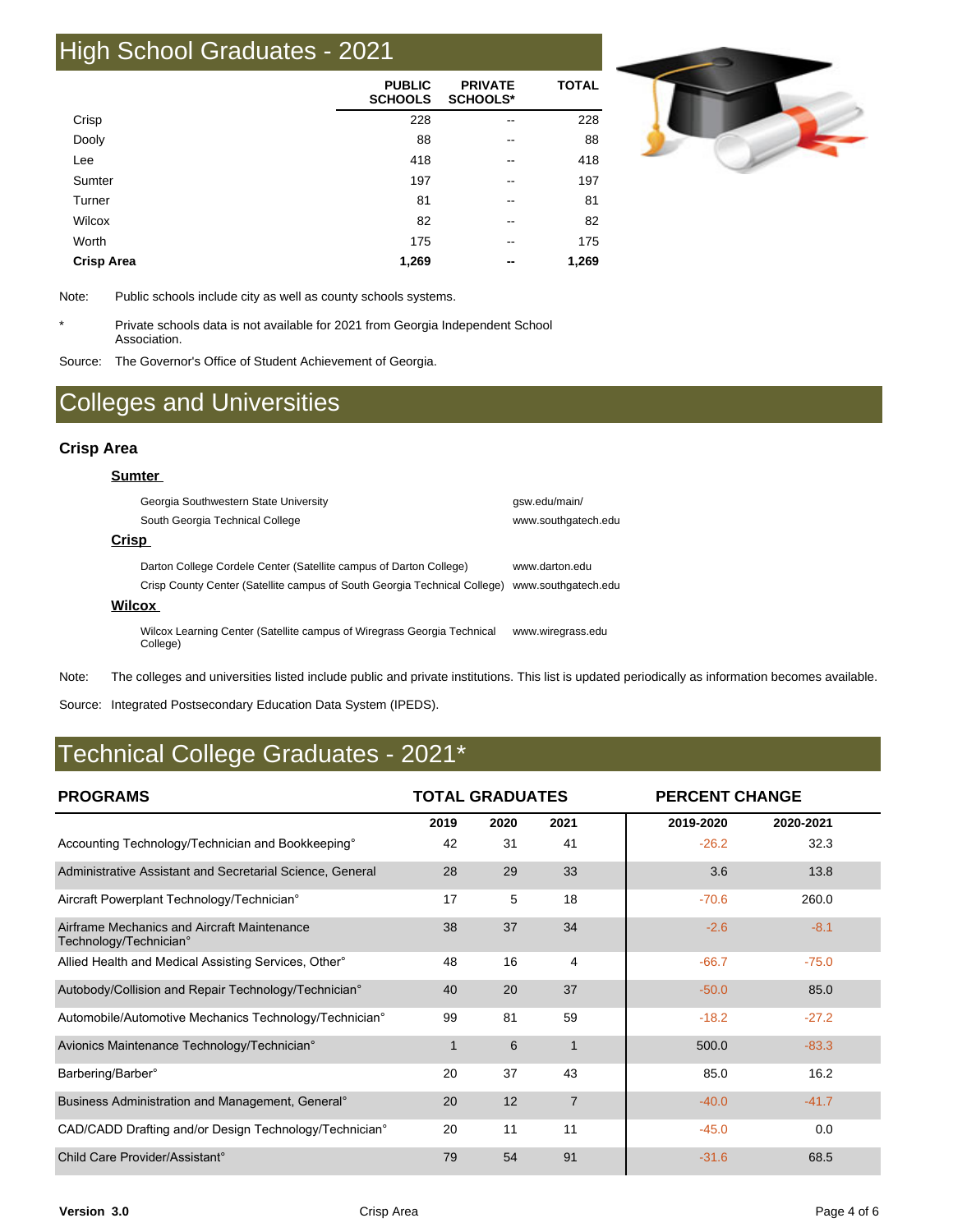# Technical College Graduates - 2021\*

| <b>PROGRAMS</b>                                                                      | <b>TOTAL GRADUATES</b> |            |              | <b>PERCENT CHANGE</b> |                     |  |
|--------------------------------------------------------------------------------------|------------------------|------------|--------------|-----------------------|---------------------|--|
| Computer Installation and Repair Technology/Technician°                              | 2019<br>47             | 2020<br>39 | 2021<br>38   | 2019-2020<br>$-17.0$  | 2020-2021<br>$-2.6$ |  |
| Cosmetology/Cosmetologist, General                                                   | 17                     | 16         | 13           | $-5.9$                | $-18.8$             |  |
| Criminal Justice/Police Science°                                                     | 35                     | 25         | 20           | $-28.6$               | $-20.0$             |  |
| Criminal Justice/Safety Studies°                                                     | 142                    | 207        | 219          | 45.8                  | 5.8                 |  |
| <b>Culinary Arts/Chef Training</b>                                                   | 25                     | 32         | 21           | 28.0                  | $-34.4$             |  |
| Data Entry/Microcomputer Applications, General°                                      | 37                     | 34         | 11           | $-8.1$                | $-67.6$             |  |
| Data Processing and Data Processing<br>Technology/Technician°                        | 99                     | 171        | 89           | 72.7                  | $-48.0$             |  |
| Drafting and Design Technology/Technician, General <sup>®</sup>                      | 18                     | 27         | 9            | 50.0                  | $-66.7$             |  |
| Early Childhood Education and Teaching                                               | 72                     | 43         | 49           | $-40.3$               | 14.0                |  |
| Electrical/Electronics Equipment Installation and Repair,<br>General <sup>o</sup>    | 18                     | 18         | 20           | 0.0                   | 11.1                |  |
| Electrician°                                                                         | 53                     | 58         | 85           | 9.4                   | 46.6                |  |
| Emergency Medical Technology/Technician (EMT<br>Paramedic)°                          | 38                     | 22         | 38           | $-42.1$               | 72.7                |  |
| Entrepreneurship/Entrepreneurial Studies°                                            | 5                      | 5          | 1            | 0.0                   | $-80.0$             |  |
| Food Preparation/Professional Cooking/Kitchen Assistant°                             | 77                     | 91         | 35           | 18.2                  | $-61.5$             |  |
| Heating, Air Conditioning, Ventilation and Refrigeration<br>Maintenance Technology/° | 65                     | 118        | 62           | 81.5                  | $-47.5$             |  |
| Heavy Equipment Maintenance Technology/Technician°                                   | 42                     | 53         | 51           | 26.2                  | $-3.8$              |  |
| Industrial Mechanics and Maintenance Technology°                                     | 19                     | 23         | 33           | 21.1                  | 43.5                |  |
| Licensed Practical/Vocational Nurse Training                                         | 40                     | 33         | 39           | $-17.5$               | 18.2                |  |
| Lineworker°                                                                          | 41                     | 30         | 56           | $-26.8$               | 86.7                |  |
| Machine Shop Technology/Assistant°                                                   | 23                     | 20         | $\mathbf{1}$ | $-13.0$               | $-95.0$             |  |
| Marketing/Marketing Management, General                                              | 14                     | 26         | 15           | 85.7                  | $-42.3$             |  |
| Mechanical Drafting and Mechanical Drafting CAD/CADD°                                | 4                      | 3          | $\mathbf{1}$ | $-25.0$               | $-66.7$             |  |
| Medical Insurance Specialist/Medical Biller°                                         | 5                      | 22         | 4            | 340.0                 | $-81.8$             |  |
| Medical Office Assistant/Specialist°                                                 | 15                     | 17         | 5            | 13.3                  | $-70.6$             |  |
| Medical Reception/Receptionist°                                                      | 31                     | 37         | 39           | 19.4                  | 5.4                 |  |
| <b>Medical/Clinical Assistant</b>                                                    | 11                     | 21         | 28           | 90.9                  | 33.3                |  |
| Network and System Administration/Administrator°                                     | 106                    | 67         | 55           | $-36.8$               | $-17.9$             |  |
| Nursing Assistant/Aide and Patient Care Assistant/Aide°                              | 59                     | 39         | 10           | $-33.9$               | $-74.4$             |  |
| Parks, Recreation and Leisure Studies                                                | 16                     | 36         | 41           | 125.0                 | 13.9                |  |
| Phlebotomy Technician/Phlebotomist°                                                  | 8                      | 5          | 10           | $-37.5$               | 100.0               |  |
| Restaurant, Culinary, and Catering Management/Manager°                               | 38                     | 35         | 19           | $-7.9$                | $-45.7$             |  |
| Retailing and Retail Operations°                                                     | 15                     | 14         | 5            | $-6.7$                | $-64.3$             |  |
| Truck and Bus Driver/Commercial Vehicle Operator and<br><b>Instructor</b> °          | 56                     | 40         | 50           | $-28.6$               | 25.0                |  |